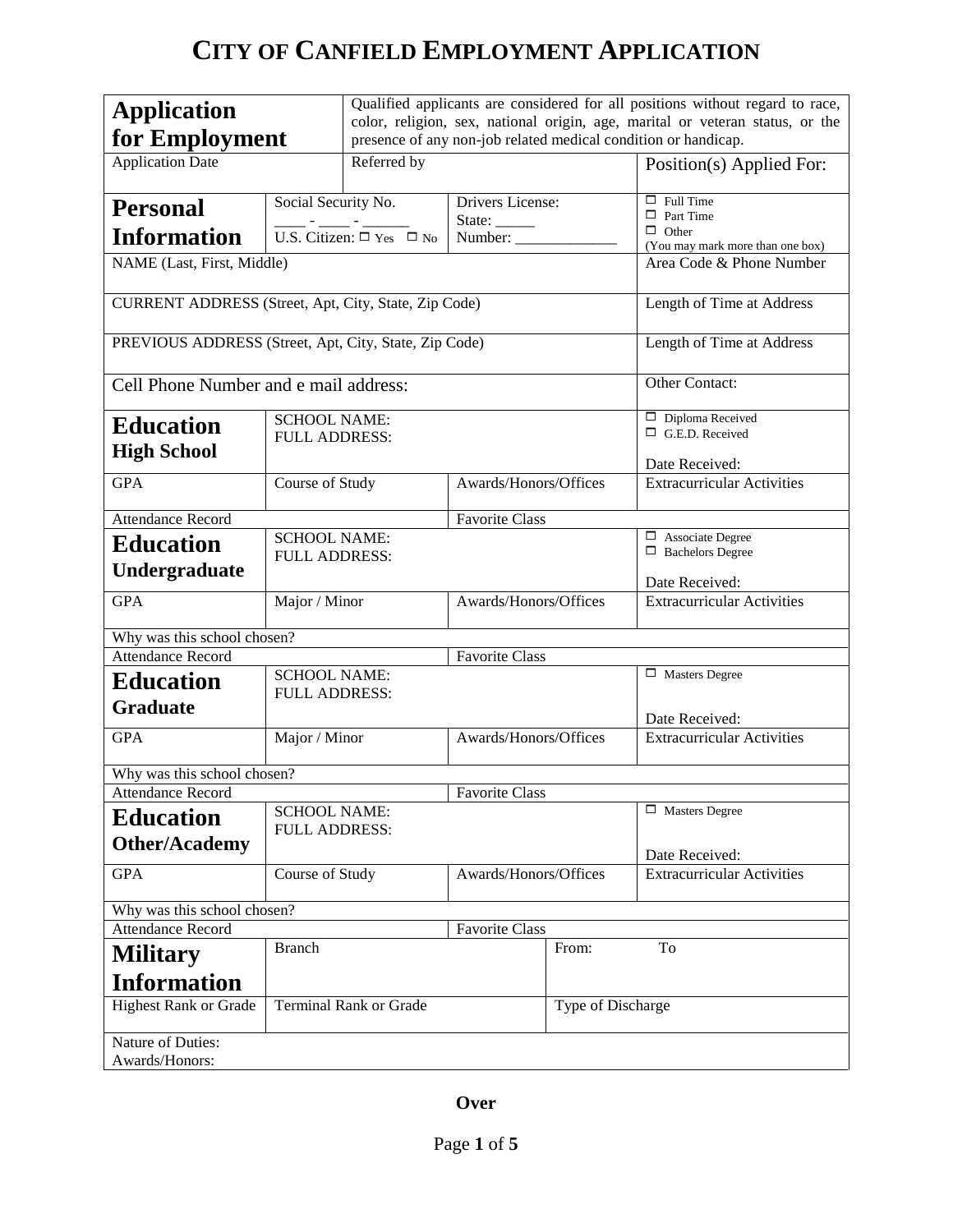## **CITY OF CANFIELD EMPLOYMENT APPLICATION**

| List ALL employment starting with your present position, then the last position before<br><b>Employment</b><br>that, and so forth. Use additional forms if needed. |  |                                                                             |  |                             |
|--------------------------------------------------------------------------------------------------------------------------------------------------------------------|--|-----------------------------------------------------------------------------|--|-----------------------------|
| <b>Information</b>                                                                                                                                                 |  |                                                                             |  |                             |
| $#1:$ From:<br>To                                                                                                                                                  |  | Company Name                                                                |  | Position / Title Held       |
| LOCATION (Street, City, State, Zip Code)                                                                                                                           |  |                                                                             |  | <b>Immediate Supervisor</b> |
| Other Supervisor:                                                                                                                                                  |  | Other Supervisor:                                                           |  | Other Supervisor:           |
| Responsibilities:                                                                                                                                                  |  |                                                                             |  |                             |
| What did you like most about your job?                                                                                                                             |  |                                                                             |  |                             |
| What did you least enjoy?                                                                                                                                          |  |                                                                             |  |                             |
| Reasons for leaving:                                                                                                                                               |  |                                                                             |  |                             |
| Compensation:                                                                                                                                                      |  |                                                                             |  |                             |
| Attendance Record:                                                                                                                                                 |  |                                                                             |  |                             |
|                                                                                                                                                                    |  | Permission to contact for background check? $\Box$ Yes $\Box$ No Signature: |  |                             |
| $#2:$ From:<br>To                                                                                                                                                  |  | Company Name                                                                |  | Position / Title Held       |
| LOCATION (Street, City, State, Zip Code)                                                                                                                           |  |                                                                             |  | Immediate Supervisor        |
| Other Supervisor:                                                                                                                                                  |  | Other Supervisor:                                                           |  | Other Supervisor:           |
| Responsibilities:                                                                                                                                                  |  |                                                                             |  |                             |
| What did you like most about your job?                                                                                                                             |  |                                                                             |  |                             |
| What did you least enjoy?                                                                                                                                          |  |                                                                             |  |                             |
| Reasons for leaving:                                                                                                                                               |  |                                                                             |  |                             |
| Compensation:                                                                                                                                                      |  |                                                                             |  |                             |
| Attendance Record:                                                                                                                                                 |  |                                                                             |  |                             |
|                                                                                                                                                                    |  | Permission to contact for background check? $\Box$ Yes $\Box$ No Signature: |  |                             |
| $#3:$ From:<br>To                                                                                                                                                  |  | Company Name                                                                |  | Position / Title Held       |
| LOCATION (Street, City, State, Zip Code)                                                                                                                           |  |                                                                             |  | <b>Immediate Supervisor</b> |
| Other Supervisor:                                                                                                                                                  |  | Other Supervisor:                                                           |  | Other Supervisor:           |
| Responsibilities:                                                                                                                                                  |  |                                                                             |  |                             |
| What did you like most about your job?                                                                                                                             |  |                                                                             |  |                             |
| What did you least enjoy?                                                                                                                                          |  |                                                                             |  |                             |
| Reasons for leaving:                                                                                                                                               |  |                                                                             |  |                             |
| Compensation:                                                                                                                                                      |  |                                                                             |  |                             |
| Attendance Record:                                                                                                                                                 |  |                                                                             |  |                             |
| Permission to contact for background check? $\Box$ Yes $\Box$ No Signature:                                                                                        |  |                                                                             |  |                             |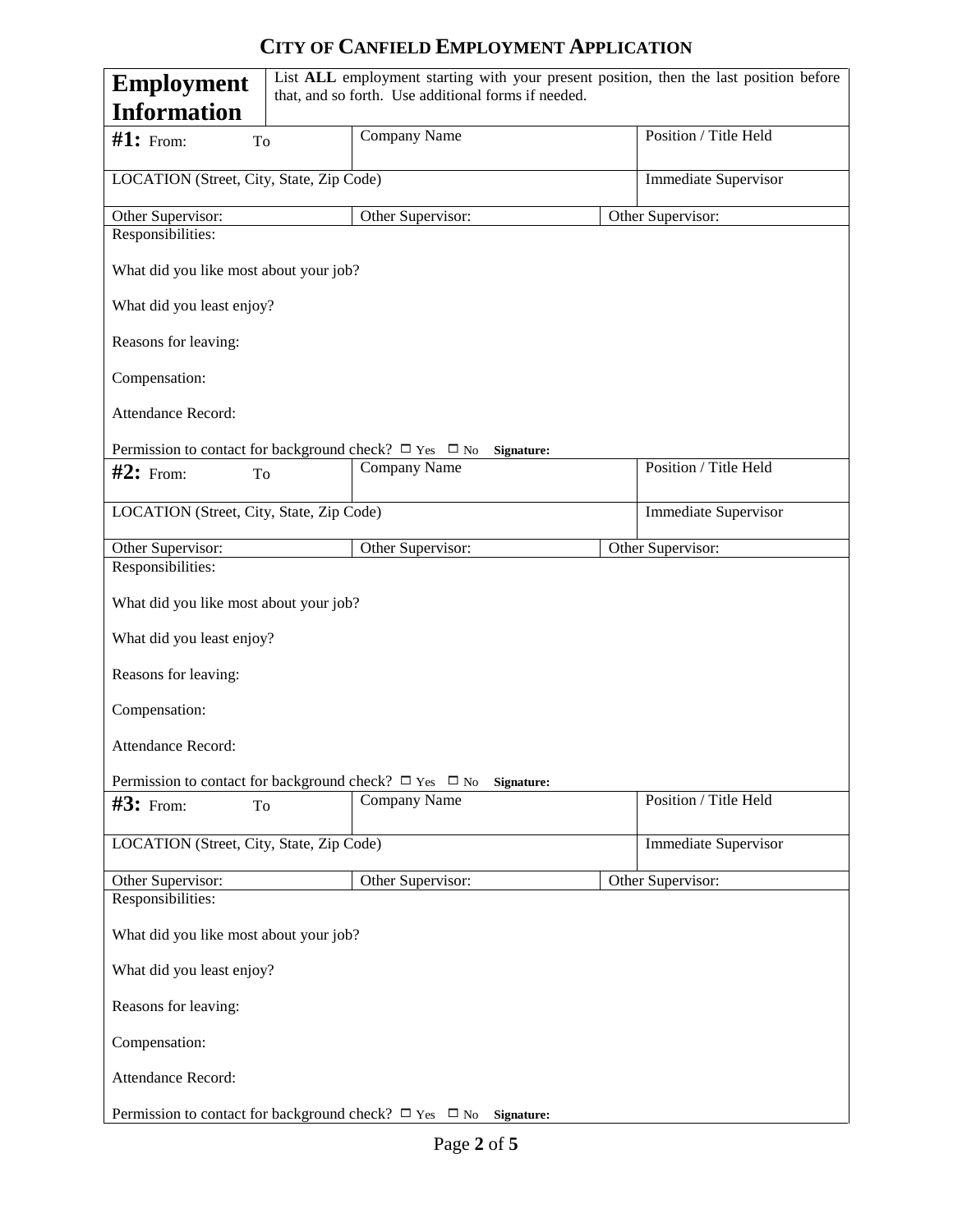### **Over CITY OF CANFIELD EMPLOYMENT APPLICATION**

| $#4:$ From:<br>To                                                              | Company Name      | Position / Title Held       |  |
|--------------------------------------------------------------------------------|-------------------|-----------------------------|--|
| LOCATION (Street, City, State, Zip Code)                                       |                   | <b>Immediate Supervisor</b> |  |
| Other Supervisor:                                                              | Other Supervisor: | Other Supervisor:           |  |
| Responsibilities:                                                              |                   |                             |  |
| What did you like most about your job?                                         |                   |                             |  |
| What did you least enjoy?                                                      |                   |                             |  |
| Reasons for leaving:                                                           |                   |                             |  |
| Compensation:                                                                  |                   |                             |  |
| Attendance Record:                                                             |                   |                             |  |
| Permission to contact for background check? $\Box$ Yes $\Box$ No Signature:    |                   |                             |  |
| $#5:$ From:<br>To                                                              | Company Name      | Position / Title Held       |  |
| LOCATION (Street, City, State, Zip Code)                                       |                   | <b>Immediate Supervisor</b> |  |
| Other Supervisor:                                                              | Other Supervisor: | Other Supervisor:           |  |
| Responsibilities:                                                              |                   |                             |  |
| What did you like most about your job?<br>What did you least enjoy?            |                   |                             |  |
| Reasons for leaving:                                                           |                   |                             |  |
| Compensation:                                                                  |                   |                             |  |
| <b>Attendance Record:</b>                                                      |                   |                             |  |
| Permission to contact for background check? $\Box$ Yes $\Box$ No<br>Signature: |                   |                             |  |
| $#6:$ From:<br>To                                                              | Company Name      | Position / Title Held       |  |
| LOCATION (Street, City, State, Zip Code)                                       |                   | <b>Immediate Supervisor</b> |  |
| Other Supervisor:                                                              | Other Supervisor: | Other Supervisor:           |  |
| Responsibilities:                                                              |                   |                             |  |
| What did you like most about your job?                                         |                   |                             |  |
| What did you least enjoy?                                                      |                   |                             |  |
| Reasons for leaving:                                                           |                   |                             |  |
| Compensation:                                                                  |                   |                             |  |
| Attendance Record:                                                             |                   |                             |  |
| Permission to contact for background check? $\Box$ Yes $\Box$ No Signature:    |                   |                             |  |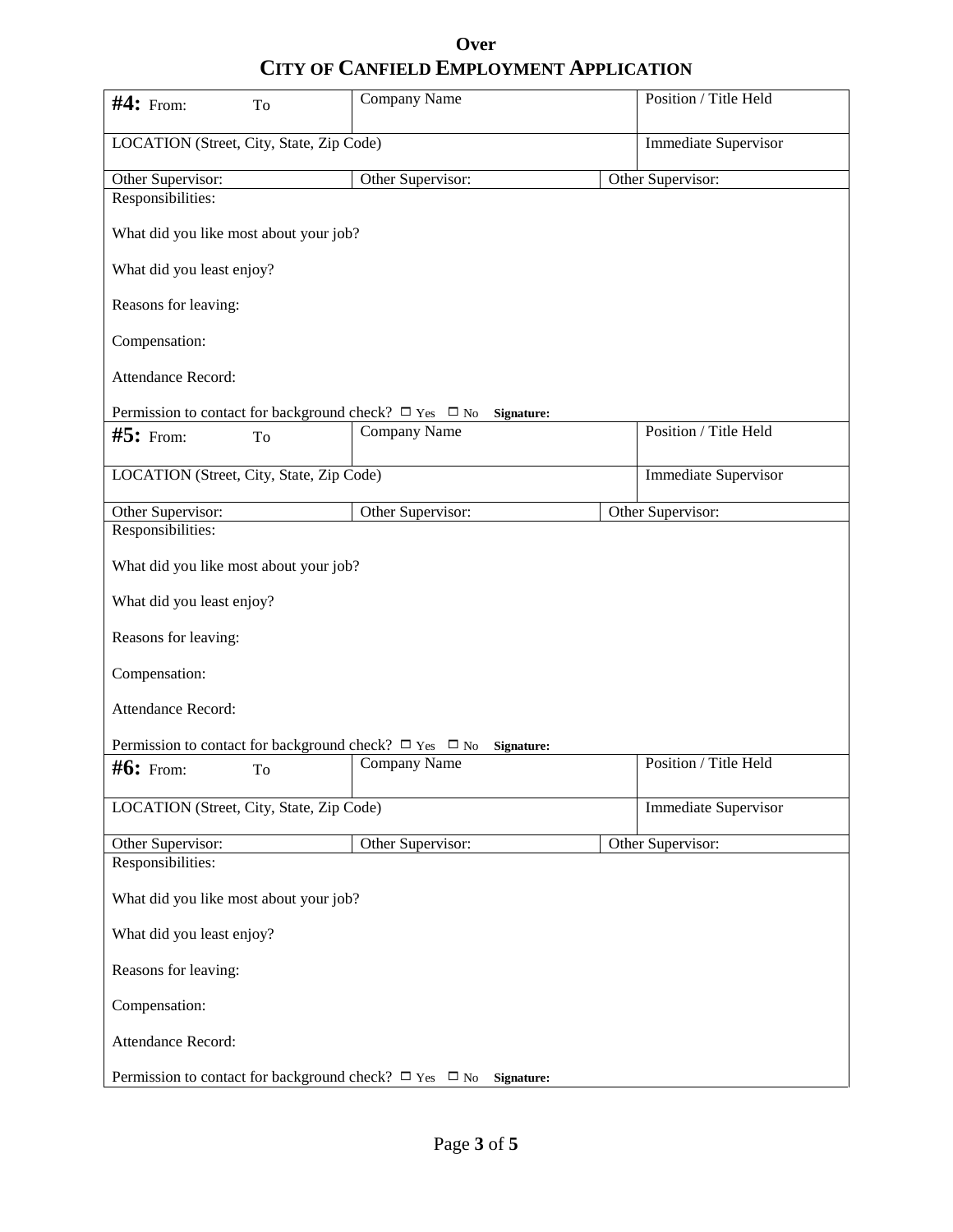#### **Over**

## **CITY OF CANFIELD APPLICATION**

| $#7:$ From:                                                                                                                                                                                                                                   | To | Company Name                                                                | Position / Title Held       |  |  |
|-----------------------------------------------------------------------------------------------------------------------------------------------------------------------------------------------------------------------------------------------|----|-----------------------------------------------------------------------------|-----------------------------|--|--|
| LOCATION (Street, City, State, Zip Code)                                                                                                                                                                                                      |    | <b>Immediate Supervisor</b>                                                 |                             |  |  |
| Other Supervisor:                                                                                                                                                                                                                             |    | Other Supervisor:                                                           | Other Supervisor:           |  |  |
| Responsibilities:                                                                                                                                                                                                                             |    |                                                                             |                             |  |  |
| What did you like most about your job?                                                                                                                                                                                                        |    |                                                                             |                             |  |  |
| What did you least enjoy?                                                                                                                                                                                                                     |    |                                                                             |                             |  |  |
| Reasons for leaving:                                                                                                                                                                                                                          |    |                                                                             |                             |  |  |
| Compensation:                                                                                                                                                                                                                                 |    |                                                                             |                             |  |  |
| Attendance Record:                                                                                                                                                                                                                            |    |                                                                             |                             |  |  |
|                                                                                                                                                                                                                                               |    | Permission to contact for background check? $\Box$ Yes $\Box$ No Signature: |                             |  |  |
| $\#8$ : From:                                                                                                                                                                                                                                 | To | Company Name                                                                | Position / Title Held       |  |  |
| LOCATION (Street, City, State, Zip Code)                                                                                                                                                                                                      |    |                                                                             | <b>Immediate Supervisor</b> |  |  |
| Other Supervisor:                                                                                                                                                                                                                             |    | Other Supervisor:                                                           | Other Supervisor:           |  |  |
| Responsibilities:                                                                                                                                                                                                                             |    |                                                                             |                             |  |  |
| What did you like most about your job?                                                                                                                                                                                                        |    |                                                                             |                             |  |  |
| What did you least enjoy?                                                                                                                                                                                                                     |    |                                                                             |                             |  |  |
| Reasons for leaving:                                                                                                                                                                                                                          |    |                                                                             |                             |  |  |
| Compensation:                                                                                                                                                                                                                                 |    |                                                                             |                             |  |  |
| Attendance Record:                                                                                                                                                                                                                            |    |                                                                             |                             |  |  |
| Permission to contact for background check? $\Box$ Yes $\Box$ No<br>Signature:                                                                                                                                                                |    |                                                                             |                             |  |  |
| $#9:$ From:                                                                                                                                                                                                                                   | To | Company Name                                                                | Position / Title Held       |  |  |
| LOCATION (Street, City, State, Zip Code)                                                                                                                                                                                                      |    |                                                                             | <b>Immediate Supervisor</b> |  |  |
| Other Supervisor:                                                                                                                                                                                                                             |    | Other Supervisor:                                                           | Other Supervisor:           |  |  |
| Responsibilities:                                                                                                                                                                                                                             |    |                                                                             |                             |  |  |
| What did you like most about your job?                                                                                                                                                                                                        |    |                                                                             |                             |  |  |
| What did you least enjoy?                                                                                                                                                                                                                     |    |                                                                             |                             |  |  |
| Reasons for leaving:                                                                                                                                                                                                                          |    |                                                                             |                             |  |  |
| Compensation:                                                                                                                                                                                                                                 |    |                                                                             |                             |  |  |
| Attendance Record:                                                                                                                                                                                                                            |    |                                                                             |                             |  |  |
| Permission to contact for background check? $\Box$ Yes $\Box$ No Signature:<br><b>Is there Other Employment NOT listed above?</b> $\Box$ <b>Yes</b> $\Box$ <b>No.</b> If " <i>Yes</i> ," please list all other employment on a separate sheet |    |                                                                             |                             |  |  |